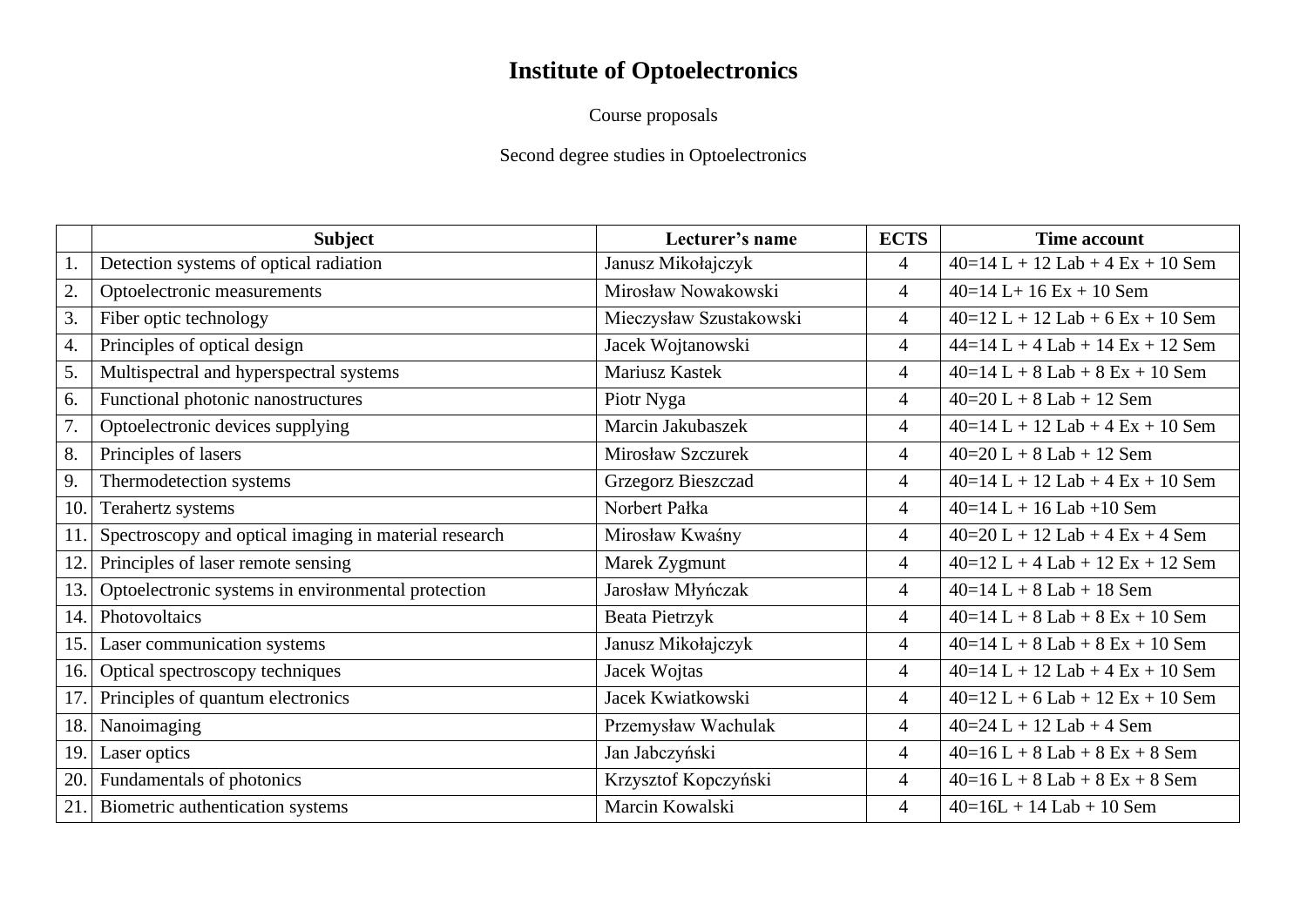#### 1. **Detection systems of optical radiation** ECTS: 4 (Janusz Mikołajczyk, BEng, PhD)

 $40h = 14h$  Lectures + 12h Laboratories + 4h Exercises

Subject presents some of the fundamentals of the optical detection process. An idea of photoreceiver design is analyzed considering parameters of optical elements, detectors, preamplifiers and electronics. Sensitivities limit of direct detection techniques is identified. It includes also a description of the randomly fluctuating signals, or noise that appear at the output of any detection modules. Optimization procedures of photoreceiver parameters (SNR, gain, bandwidth) basing on some examples are discussed. Additionally, there are presented some advanced methods of signal analyses applied to increase SNR value. Application of some special devices (lock-in amplifier, boxcar amplifier, FFT signal analyzer) to improve properties of detection modules is also described.

### 2. **Optoelectronic measurements** ECTS: 4 (Mirosław Nowakowski, BEng, PhD)

 $40h = 14h$  Lectures + 16h Exercises + 10h Seminars

General rules for taking measurements. Optoelectronic measuring sensors, technical and metrological parameters. Measurement of optical radiation energy. Calibration of power and energy meters of optical radiation. Distance and speed measurements by laser. Measurements of wavelength and spectrum of optical radiation. Measurements of polarization and coherence of laser radiation. Interferometric measurements. Examples of optoelectronic measurement and registration systems

3. **Fiber optic technology** ECTS: 4 (Mieczysław Szustakowski, BEng, PhD, DSc, ProfTit)

 $40h = 12h$  Lectures + 12h Laboratories + 6h Exercises + 10h Seminars

Semiconductor light sources. Principle of operation and construction of lasers, laser diodes, their coupling with optical fiber. Optical photodetectors. The principle of operation and the construction of optical detectors and receivers, their coupling with optical fiber. Digital optical links. Fiber optic telecommunication networks and systems, Optical analog links. Amplitude and interferometric sensors. Radio-fiber optic systems. Optical connections in free space.

4. **Principles of optical design** ECTS: 4 (Jacek Wojtanowski, BEng, PhD)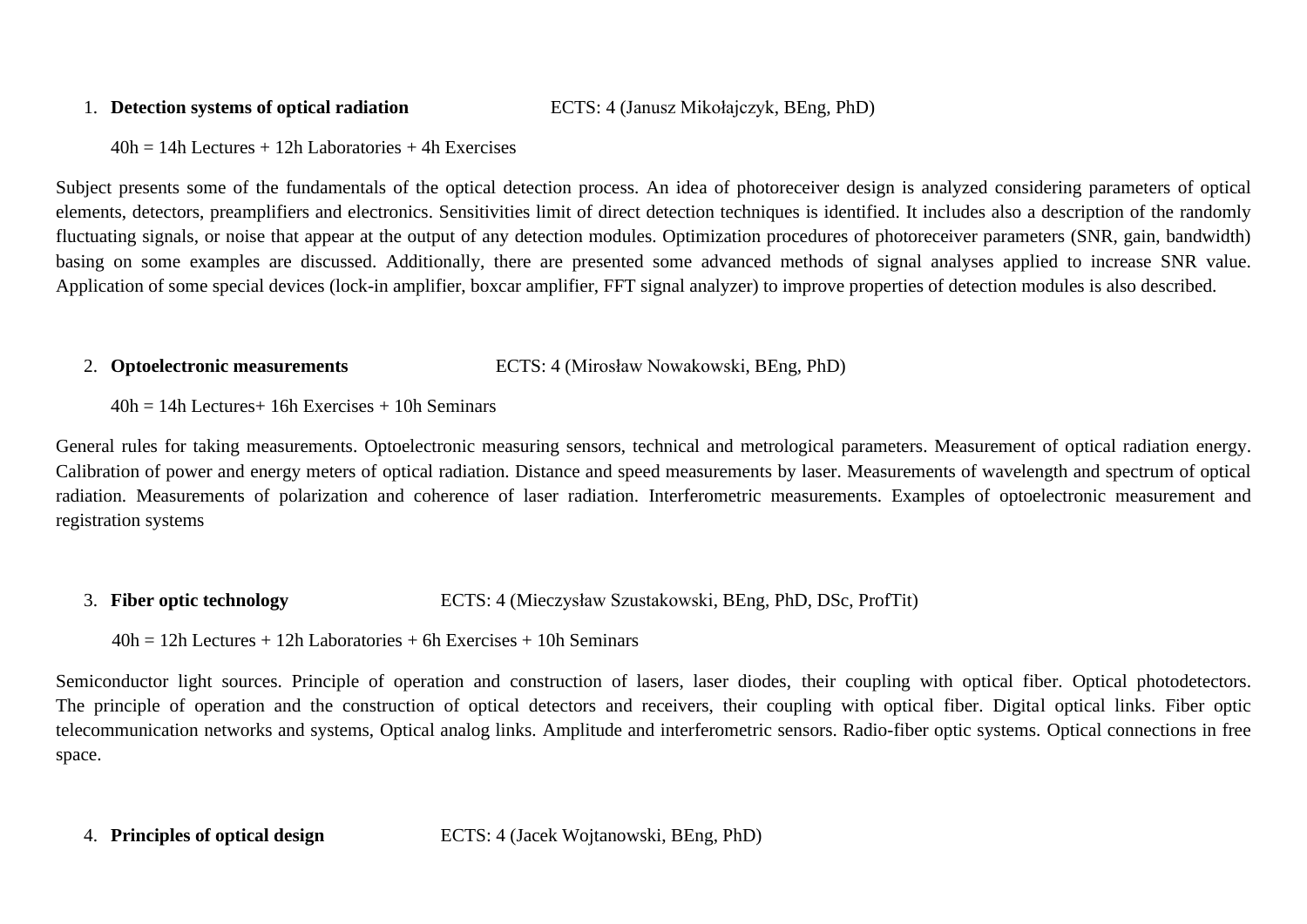Introductory optical design course providing both the review of fundamental theoretical optical principles and variety of modern optical engineering techniques which are nowadays strongly related to the state-of-the-art specialized software. The scope of the course covers:

- review of optical elements (lens, mirror, aspherical elements, diffractive elements, optical filters),

- review of optical systems (imaging lenses, telescopes, microscopes, glasses, spectrometers),

- introduction to the theory of aberration and imaging (types of aberration, imaging quality criteria, diffraction limit),

- introduction to optimization methods of optical systems (local and global optimization, the concept of merit function, methods applied before the computer era, modern methods),

- introduction to specialized software for the design and optimization of optical solutions (implementation of optical system as a collection of optical surfaces and distances between them; defining the basic operating parameters - wavelength, aperture, field angles; analysis of the implemented optical system performance; system improvement through optimization; preparation of optical documentation).

### 5. **Multispectral and hyperspectral systems** ECTS: 4 (Mariusz Kastek, BEng, PhD)

 $40h = 14h$  Lectures + 12h Laboratories + 4h Exercises + 10h Seminars

The substantive scope of the subject includes introduction to the problems of construction and operation of multi-spectral and hyperspectral infrared imaging systems preceded by a reminder of theoretical foundations related to basic blackbody and real objects radiation, radiometric methods of temperature measurement, detection path analysis, analysis of atmospheric transmission in infrared spectrum, multi-spectral and hyperspectral data analysis methods. In the field of practical skills includes: the basics of multi-spectral and hyperspectral data analysis, operation and preparation of multi-spectral thermal imaging camera and infrared spectroradiometer for conducting measurements, analysis of the measurement situation, discussion of the specificity of measurements, measurement principles and measurement data analysis techniques.

### 6. **Functional photonic nanostructures** ECTS: 4 (Piotr Nyga, BEng, PhD)

 $40h = 20h$  Lectures + 8h Laboratories + 12h Seminars

This course scope is focused on three aspects of functional photonic nanostructures: fabrication techniques, characterization methods and applications. We will discuss: vacuum technology; physical and chemical methods of fabrication and modification of thin films and nanostructures, optical properties of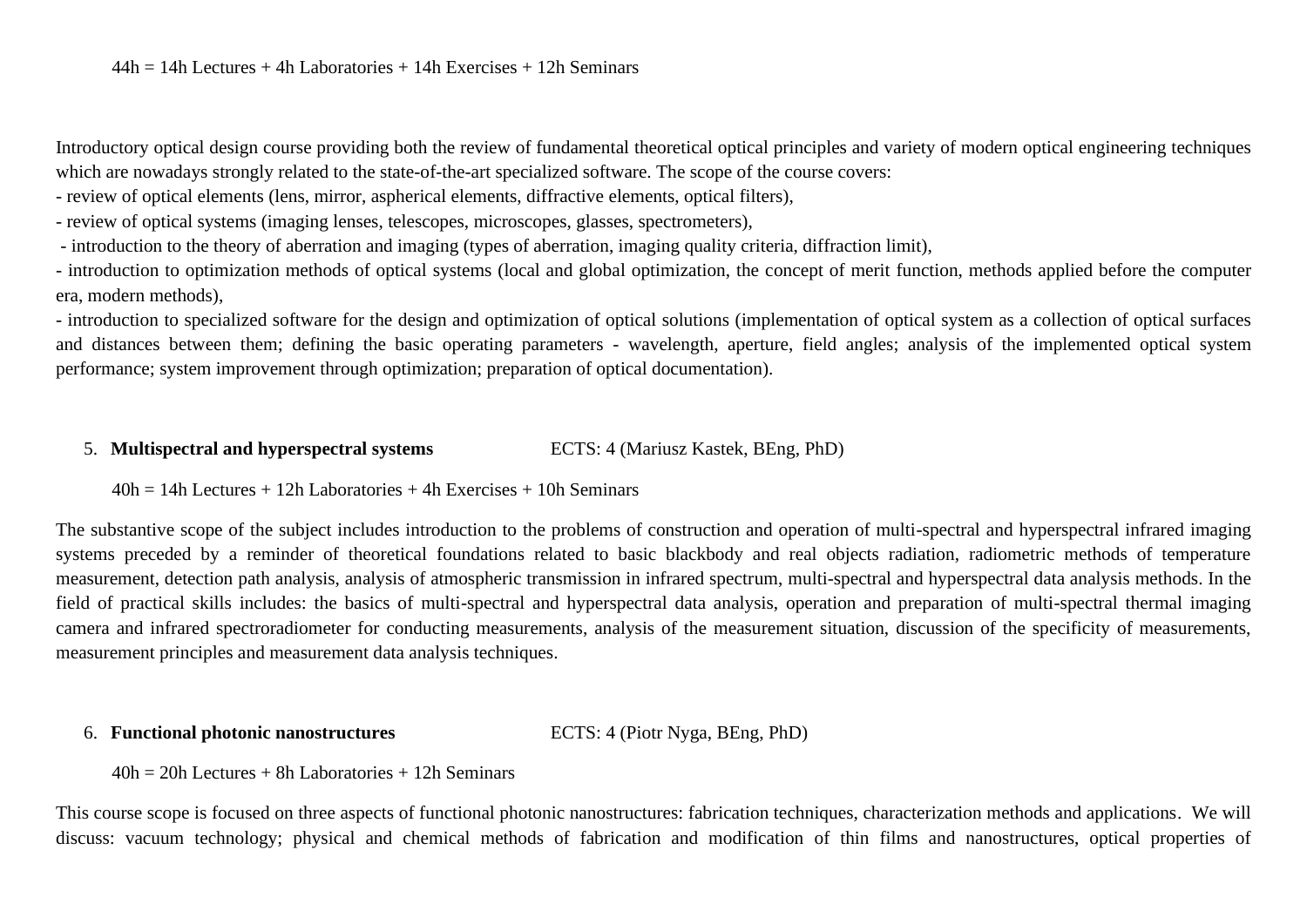nanostructures; characterization techniques such as optical microscopy, electron microscopy: scanning and transmission, scanning tunnelling microscopy, atomic force microscopy; applications: plasmonics, metamaterials, thin film coatings, data storage, structural colour generation, metasurfaces, surface enhanced spectroscopies.

#### 7. **Optoelectronic devices supplying** ECTS: 4 (Marcin Jakubaszek, BEng, MSc)

 $40h = 14h$  Lectures + 12h Laboratories + 4h Exercises + 10h Seminars

This module is an advance theoretical and practical course of methods of optoelectronic elements and devices supplying. During this, students will get knowledge about typical solution in that subject and receive information of recent practical application.

- 8. **Principles of lasers** ECTS: 4 (Mirosław Szczurek, BEng, PhD)
	- $40h = 20h$  Lectures + 8h Laboratories + 12h Seminars

Introduction to lasers. Wave and quantum properties of electromagnetic radiation. Fundamentals of laser operation: active medium - energy levels, radiative and nonradiative transitions, laser resonator, laser operation control. Types of lasers, Laser systems, Laser – matter interaction and selected nonlinear effects.

- 9. **Thermodetection Systems** ECTS: 4 (Grzegorz Bieszczad, BEng, PhD)
	- $40h = 14h$  Lectures + 8h Laboratories + 8h Exercises + 10h Seminars

The aim of the module is to provide knowledge about various detection techniques based on phenomena occurring in the range of the electromagnetic infrared spectrum in the range from 3 to 12μm. In particular, detection methods will be discussed using matrix photon and bolometric infrared detectors. Methods of image processing specific to this type of detectors will be discussed. During laboratories and exercises, students will have the opportunity to independently test and modify methods of thermovision image processing and detection methods.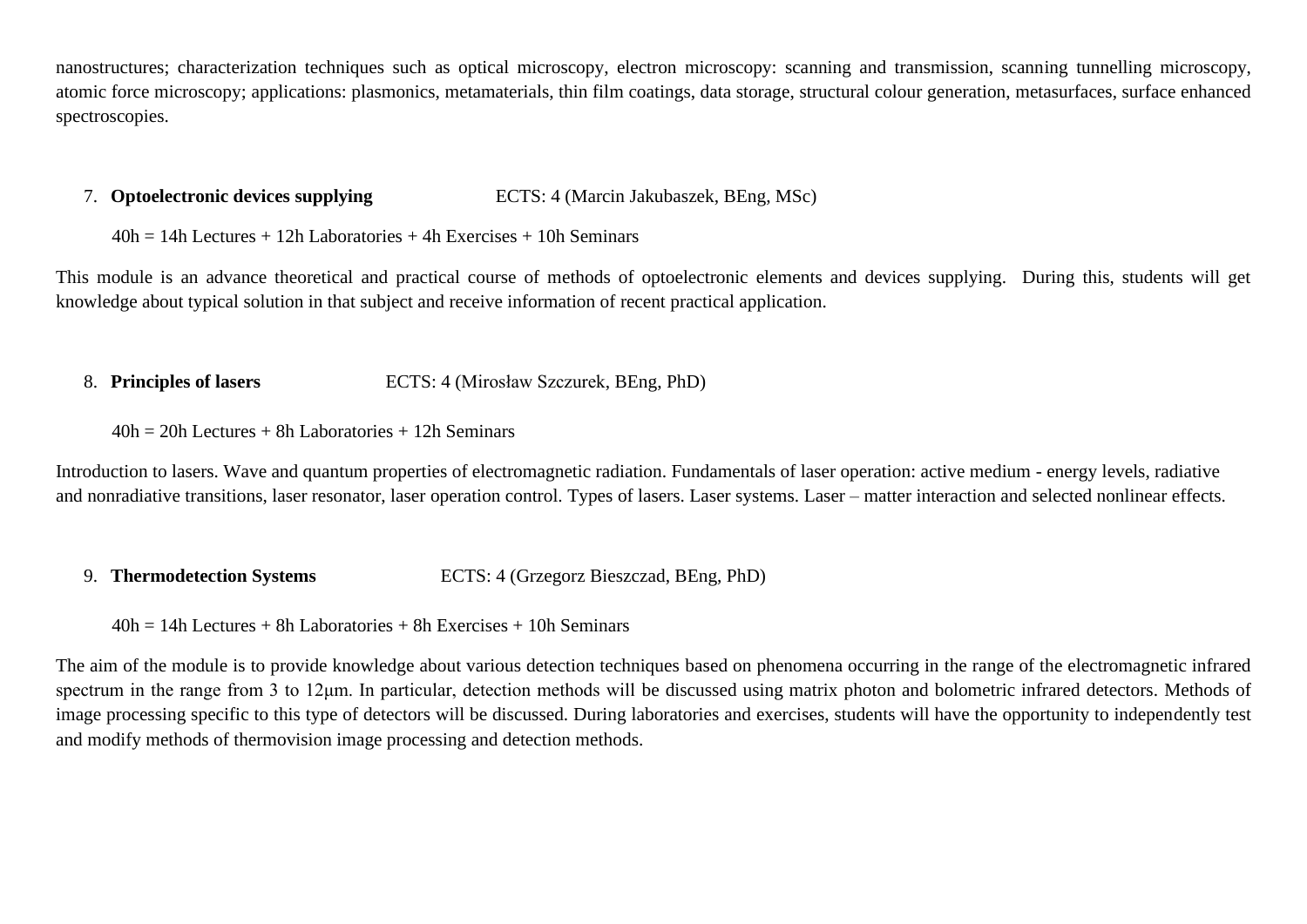10. **Terahertz systems** ECTS: 4 (Norbert Pałka, BEng, PhD, DSc)

 $40h = 14h$  Lectures + 16h Laboratories + 8h Exercises + 10h Seminars

Introduction to THz radiation, semiconductor and photonic THz radiation sources, THz radiation detectors. Photoconductive switches. Time Domain Spectroscopy, Spectroscopic measurements by TDS. Imaging and tomography. THz imaging, sensors, waveguides, THz metamaterials. THz applications.

#### 11. **Spectroscopy and optical imaging in material research** ECTS: 4 (Mirosław Kwaśny, BEng, PhD, DSc)

 $40h = 20$  Lectures + 12 Laboratories + 4h Exercises + 4h Seminars

Principles of atomic and molecular spectroscopy. Classical theory of molecular rotations, vibrations and electronics form of energy. Instrumentation for optical spectroscopy- detectors, laser and incoherent sources of light, optics. Methods of atomic absorption and emission spectroscopy (ASA, ICP). Basics and applications of NMR and EPR. Spectroscopic study of optoelectronics, inorganics and biological materials. Methods of molecular spectroscopy (Raman, FTIR, UV-VIS, fluorescence) and imaging in chemistry and biology. Classical imaging in medicine: PET, NMR, X-ray, Doppler, OCT.

12. **Principles of laser remote sensing** ECTS: 4 (Marek Zygmunt, BEng, PhD)

 $40h = 12h$  Lectures + 4h Laboratories + 12h Exercises + 12h Seminars

The subject introduces the principles of remote sensing. The fundamentals of electro-magnetic radiation are explained, and its interactions with Earth's surface and atmosphere. The course goes on to examine lidars characteristics (elastic lidar measurement, differential absorption lidar for trace gas species detection, fluorescence and wind lidars). The module includes a large number of examples of applications of laser remote sensing.

#### 13. **Optoelectronic systems in environmental protection** ECTS: 4 (Jarosław Młyńczak, BEng, PhD, DSc)

 $40h = 14h$  Lectures + 8h Laboratories + 18h Seminars

This module is an advance theoretical and practical course concerning optoelectronics system and devices used in environmental protection. During this module, students will get knowledge about typical solution in that subject and receive information of recent practical application.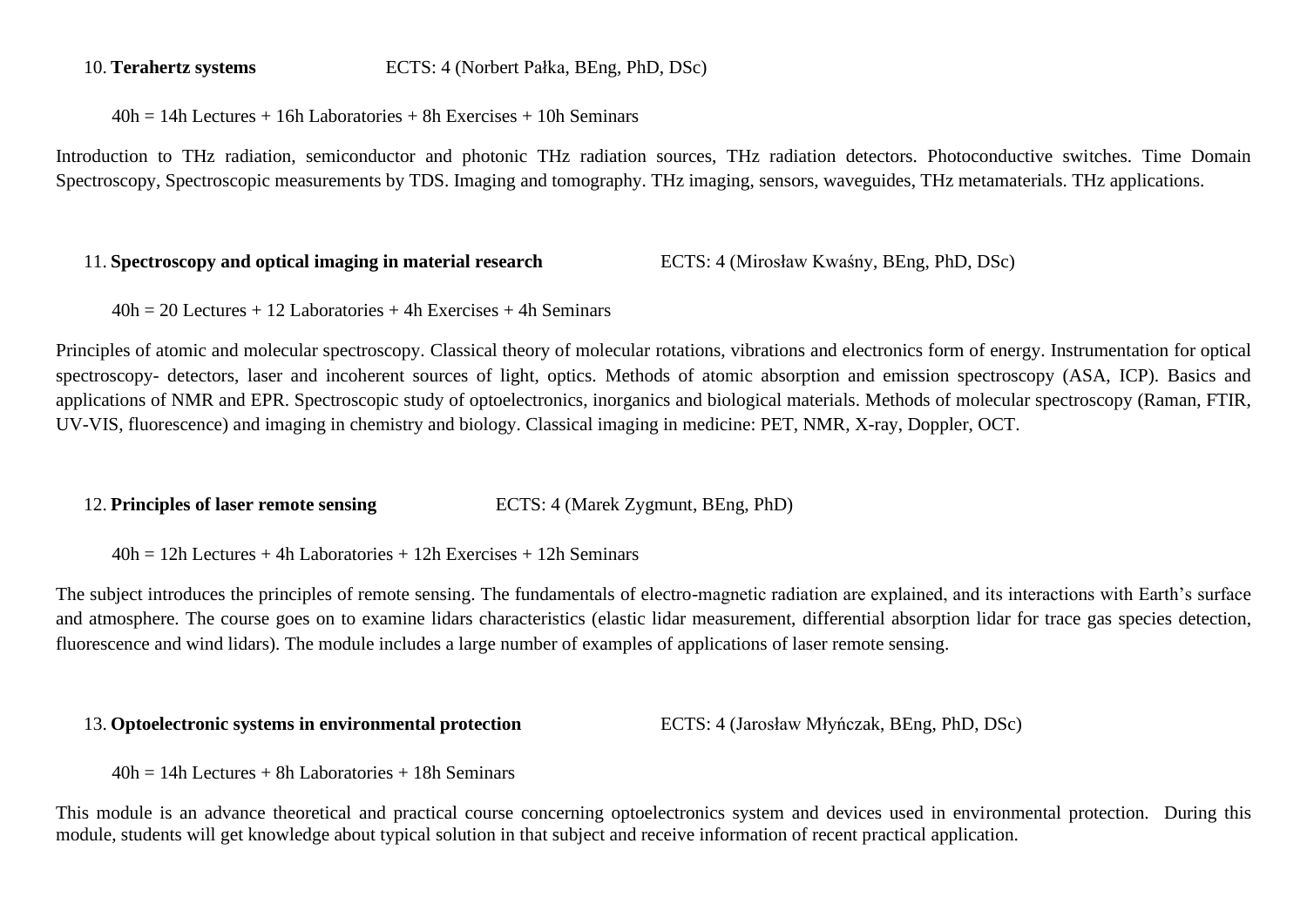#### 14. **Photovoltaics** ECTS: 4 (Beata Pietrzyk, BEng, PhD)

 $40h = 14h$  Lectures + 8h Laboratories + 8 Exercises + 10h Seminars

Module presents the fundamentals of photovoltaics technology and solar energy systems. The main aspects are solar radiation, solar illumination of the ground surface, photovoltaic effect in the p-n junction, parameters and characteristics of photovoltaic cells, installation components and configuration of photovoltaic systems for either mobile or stationary power sources.

#### 15. **Laser communication systems** ECTS: 4 (Janusz Mikołajczyk, BEng, PhD)

 $40h = 14h$  Lectures +8h Laboratories + 8h Exercises + 10h Seminars

Subject presents the fundamentals of wireless optical communication systems (OWC). Analysis of OWC devices construction and their limitations are performed. Factors influencing on both range and data rate have been defined considering conditions of optical radiation propagation for different environments and for different physical phenomena. Significant parameters of OWC construction elements (lasers, detectors, optical systems, modulation and coding techniques) are determined to define properties of communication systems. The current state of both underwater and terrestrial communication technologies is also presented.

#### 16. **Optical spectroscopy techniques** ECTS: 4 (Jacek Wojtas, BEng, PhD, DSc)

 $40h = 14h$  Lectures + 12h Laboratories + 4h Exercises + 10h Seminars

The module concerns the fundamentals of selected optical spectroscopy techniques used in gas detection. Basic information on absorption and scattering of optical radiation as well as principles of absorption spectroscopy of electromagnetic radiation in the range from long-wave infrared to ultraviolet light will be discussed. The course focuses on classic broadband and ultrasensitive techniques, spectroscopic instrumentation and some specific laser spectroscopy techniques. Special attention will be paid to laser absorption spectroscopy including tuneable and modulation techniques, multipass and cavity enhanced as well as photoacoustic spectroscopy. The module will provide the student with an in-depth knowledge of these topics so that spectroscopic methods can be successfully applied to the student's research projects.

17. **Principles of quantum electronics** ECTS: 4 (Jacek Kwiatkowski, BEng, PhD, DSc)

 $40h = 12h$  Lectures + 6h Laboratories + 12h Exercises + 10h Seminars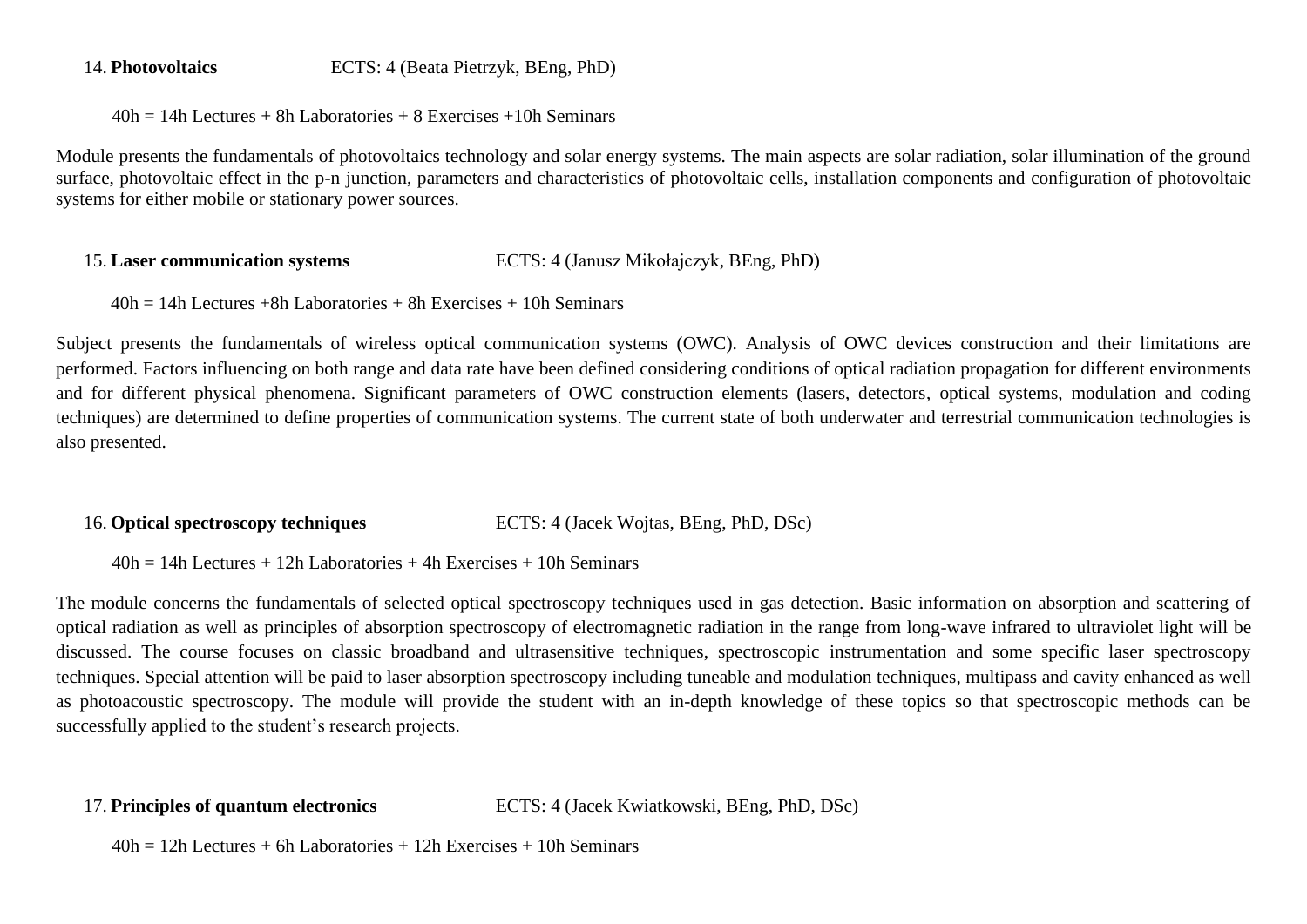Review of quantum mechanics. Operators and state vectors. The quantum postulates. The Heisenberg and Schrodinger equations. The uncertainty principles. Quantum harmonic oscillator. Equations for quantum laser systems. Principles of nonlinear optics. Theory of harmonic generation of light.

#### 18. **Nanoimaging** ECTS: 4 (Przemysław Wachulak, BEng, PhD, DSc, ProfTit)

 $40h = 24h$  Lectures + 12h Laboratories + 4h Seminars

Introduction to nanoimaging. Nanotechnology and nanoimaging. Optical microscopy, superresolution microscopic techniques. STED microscopy. Short wavelength radiation (extreme ultraviolet, soft X-ray and hard X-ray). Nanoholography: Gabor, Fourier. Computer generated nanoholograms. Talbot imaging. Coherent diffraction lensless imaging. Ptychography. Full field nanoimaging. Nanotomography. Contact microscopy. Electron microscopy: scanning and transmission. Scanning tunneling microscopy. Atomic force microscopy.

#### 19. **Laser optics** ECTS: 4 (Jan Jabczyński, BEng, PhD, DSc, ProfTit)

 $40h = 16h$  Lectures + 8h Laboratories + 8h Exercises + 8h Seminars

Introduction to ABCD method in geometrical and wave optics. Gaussian and multimode laser beam optics. Measurements of laser beam parameters. Principles of coherence theory and interferometry. Characteristics of typical laser sources: solid state lasers, fiber lasers, laser diodes, etc. Introduction to optical resonators. Fundamentals of laser beam shaping. Introduction to design of laser optics systems.

20. **Fundamentals of photonics** ECTS: 4 (Krzysztof Kopczyński, BEng, PhD, DSc)

 $40h = 16h$  Lectures + 8h Laboratories + 8h Exercises + 8h Seminars

Principles of geometrical optics and wave optics, propagation, diffraction and interference. Fundamental optical properties of solids, dispersion, polarization, scattering. Basic optical elements and devices: mirrors, prisms, lenses, collimators, monochromators. Waveguides and optical fibers. Basic optoelectronic devices: polarizers, retarders, filters, AO and EO modulators and switches. Characteristics (spatial, spectral, temporal) of typical optoelectronic sources: Laser Diodes, Fiber Lasers, LED's. Fundamentals of nonlinear optics. Optical Detectors, principles, characteristics.

21. **Biometric authentication systems** ECTS: 4 (Marcin Kowalski , BEng, PhD)

 $40h = 16h$  Lectures + 14h Laboratories + 10h Seminars